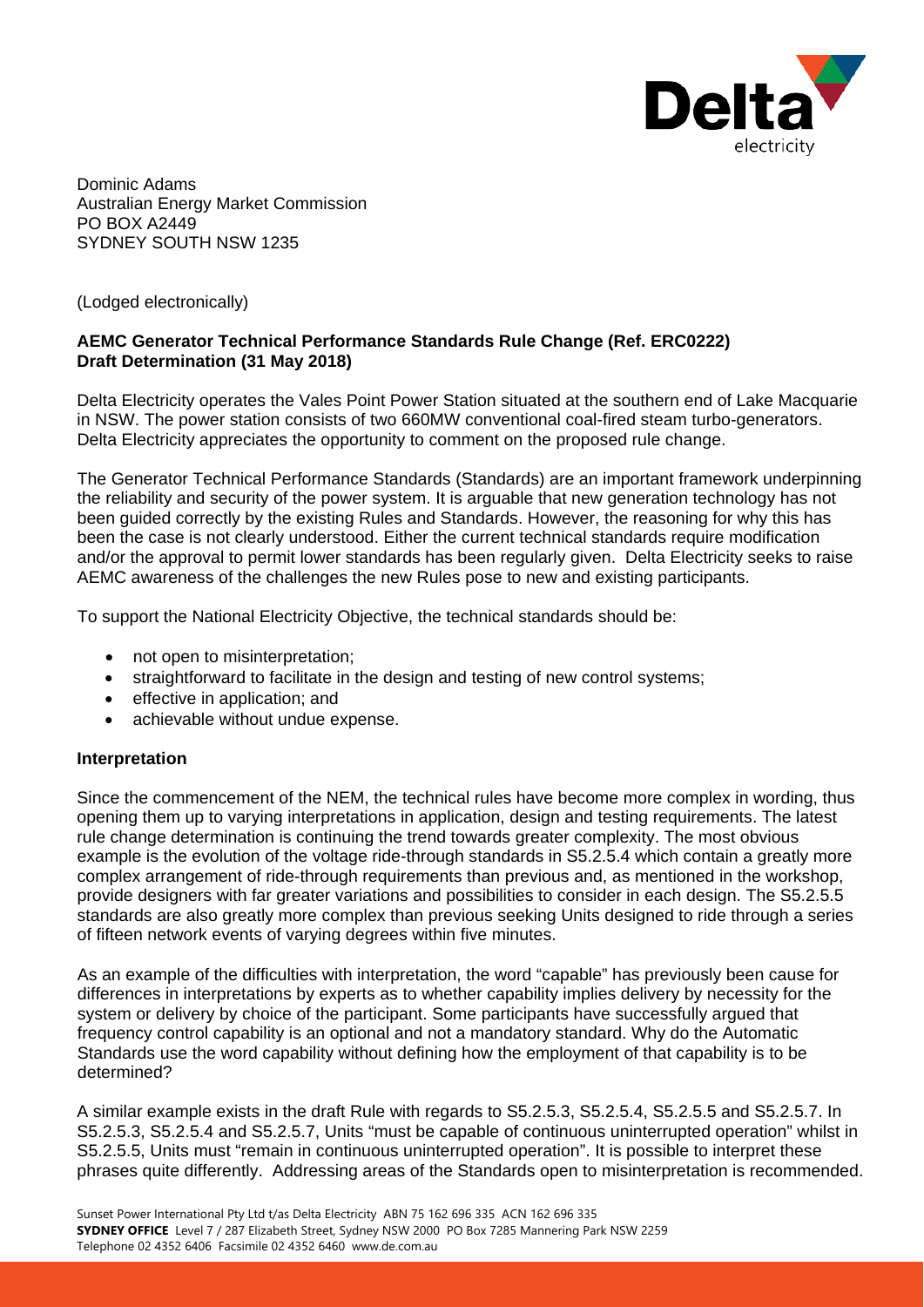

# **System Design**

The issues with interpretation lead to a more complicated process of new control system design and testing. System testing requires enhanced guidelines in the AEMC/Reliability Panel's Template for Technical Performance Standard Compliance Programs to minimize ambiguity and uncertainly.

# **Effective in Application**

The effectiveness of the Standards only become observable in times of extreme system stress. Interestingly, the current technical rules make no mention of the types of protection (Voltage dip counts) that contributed to the S.A. black out. However, application of the current Rules in the processes by participants, NSPs and AEMO for proposing, negotiating and registering performance standards should have resulted in these protection systems being clearly identified in a Unit's registered performance standards.

The Standards as worded may never be as effective as the applied process by which a final negotiated standard is determined. If this process is not effective, complete and tightly controlled within the boundaries of a commissioning program, the resultant standards are likely to be less effective.

### **Achievable without Undue Expense**

If the Standards become unnecessarily complex, this will lead to increased expenditure for all market participants, NSPs and AEMO.

Even if all generating facilities could be made compliant to the most conservative of Automatic technical standards there still may exist extreme conditions that threaten secure operating states. By its nature and the large separations between load centres, the NEM is subject to locational impacts that it can never be totally immune to interruption using reasonable engineering within the boundaries of sensible economics. In such circumstances, the security of the system relies on good operating decisions and the time to make the decisions.

Good operational decisions underpinned by reliable equipment and sensible levels of reserve capacity can prevent multiple contingencies in any one area interrupting the region or any interrupted region itself causing an interruption to an adjacent region. Greater interconnectivity between regions, should this be pursued, will need to take account of operational decisions and Standards as greater interconnectivity can provide larger conduits for more wide-spread interruptions.

The following pages contain comments to AEMCs specific table of interest regarding the draft determination.

Delta Electricity would be happy to participate further with regards to the determination and if the AEMC wishes to discuss this submission please contact Simon Bolt on (02) 4352 6315 or [simon.bolt@de.com.au.](mailto:simon.bolt@de.com.au)

Yours sincerely

Anthony Callan Executive Manager Marketing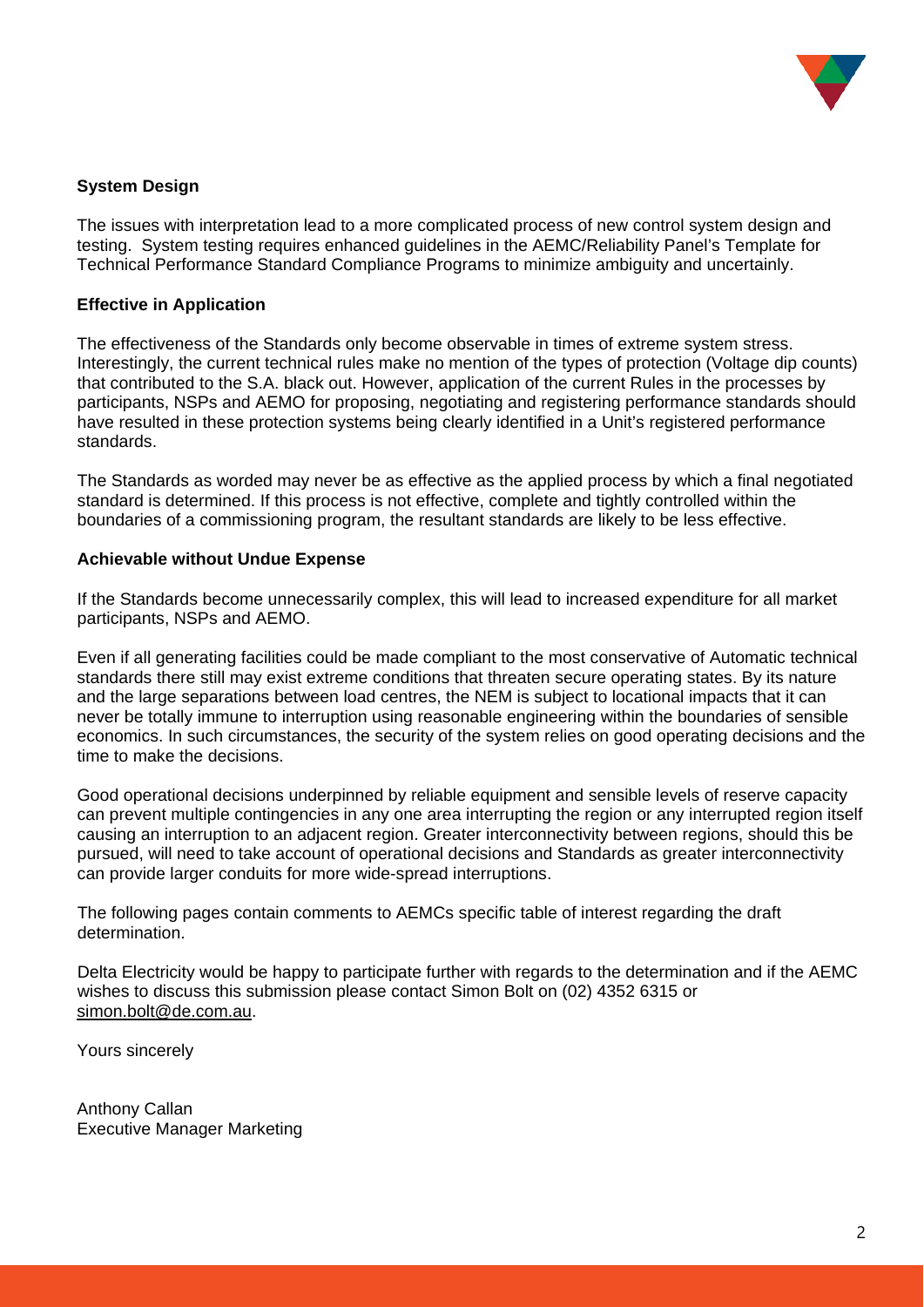

| <b>Topic</b>                    | Draft rule clause                                                    | <b>AEMCs Issue</b>                                                                                                                                                        | <b>Delta Electricity Comments</b>                                                                                                                                                                                                    |
|---------------------------------|----------------------------------------------------------------------|---------------------------------------------------------------------------------------------------------------------------------------------------------------------------|--------------------------------------------------------------------------------------------------------------------------------------------------------------------------------------------------------------------------------------|
| <b>Negotiating</b><br>framework | $5.3.4A(b1)$ and (b2)                                                | Nil                                                                                                                                                                       | The adoption of more stringent and<br>complex standards and the<br>requirement for a participant to<br>demonstrate why a proposal cannot<br>meet the Automatic Standard will add<br>an order of expense to the design<br>process.    |
|                                 | 5.3.4A(g)                                                            | Should this clause remain a civil<br>penalty clause?                                                                                                                      | If the civil penalty is to remain for other<br>participants in the 5.3.4A clause it<br>would seem appropriate that NSPs not<br>be provided a lesser obligation in order<br>for the success of the proposed change<br>to the process. |
| <b>Active power</b><br>control  | S5.2.5.14(a)(1)(iii), (3)(iii) and<br>$(b)(1)(iii)$ and $(3)(iii)$ . | Would the proposed AGC capability<br>requirements congest SCADA comms<br>networks over time? Would this<br>create extra costs over time for NSPs,<br>AEMO and generators? | The AGC signaling described already<br>exists for many larger Units.                                                                                                                                                                 |
|                                 | S5.2.5.14(a) and (b)                                                 | Is there a need for smaller generating<br>system to have ramp rate control<br>capabilities? Can stakeholders provide                                                      | No comment.                                                                                                                                                                                                                          |

ATTACHMENT – AEMCs TOPICS OF INTEREST

Sunset Power International Pty Ltd t/as Delta Electricity ABN 75 162 696 335 ACN 162 696 335 **SYDNEY OFFICE** Level 7 / 287 Elizabeth Street, Sydney NSW 2000 PO Box 7285 Mannering Park NSW 2259 Telephone 02 4352 6406 Facsimile 02 4352 6460 www.de.com.au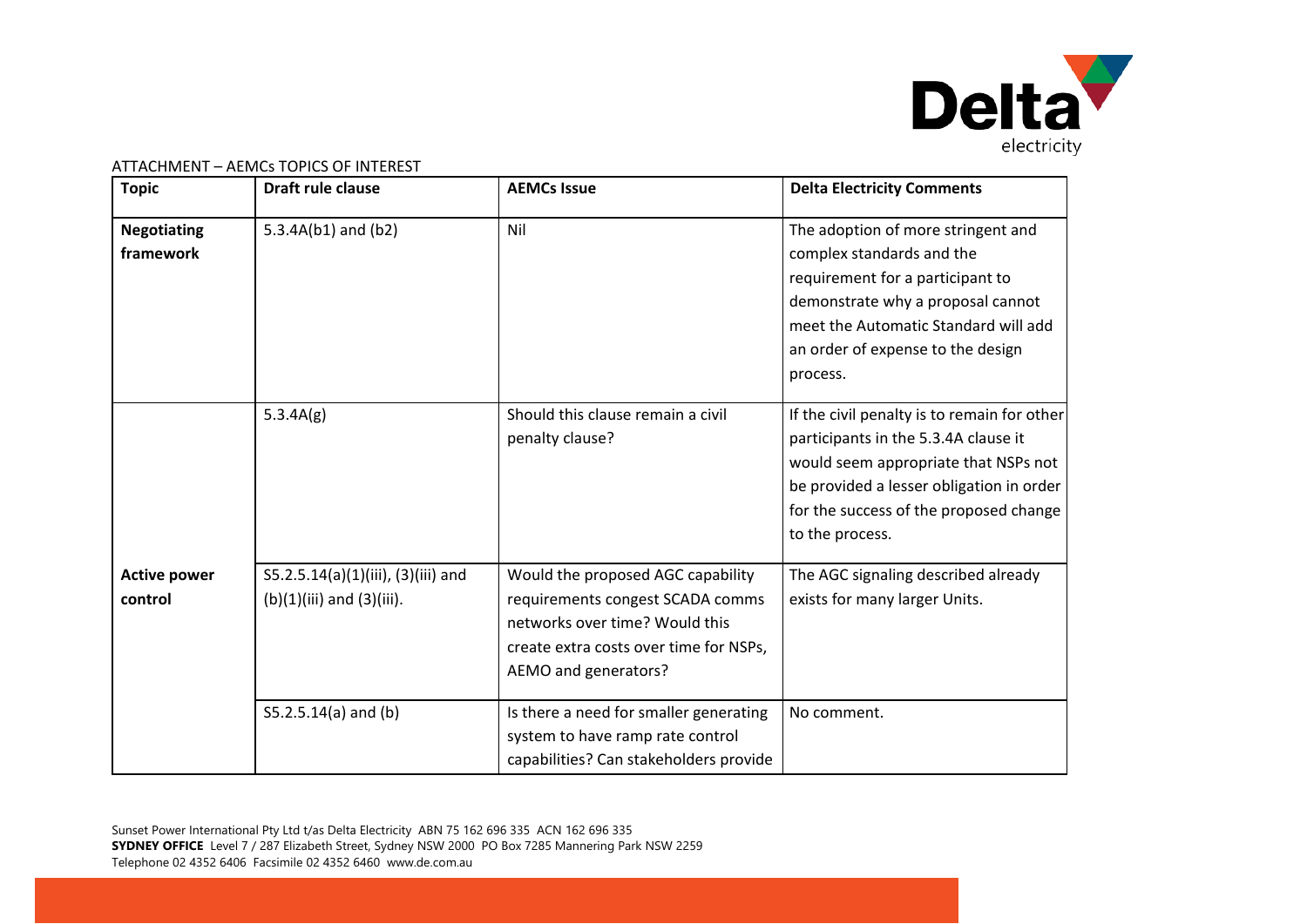

| <b>Topic</b>                        | <b>Draft rule clause</b> | <b>AEMCs Issue</b>                                                                                                                                                                        | <b>Delta Electricity Comments</b>                                                                                                                                                                                                                                          |
|-------------------------------------|--------------------------|-------------------------------------------------------------------------------------------------------------------------------------------------------------------------------------------|----------------------------------------------------------------------------------------------------------------------------------------------------------------------------------------------------------------------------------------------------------------------------|
|                                     |                          | evidence as to why these capabilities<br>are required?                                                                                                                                    |                                                                                                                                                                                                                                                                            |
| Remote<br>monitoring and<br>control |                          | In addition to impacts of increased<br>AGC signals, will the other remote<br>monitoring and control capabilities<br>congest SCADA comms networks over<br>time?                            | AEMO has many of the proposed<br>signals already from larger Units.                                                                                                                                                                                                        |
| <b>Reactive power</b><br>control    | S5.2.5.13(b)(2A)         | Are there any issues associated with<br>requiring remote switching capability<br>for voltage control mode?                                                                                | Control changes like these need to be<br>passed through an HMI gateway<br>interface. Local Participants should<br>always receive such control requests as<br>instructions but maintain the right to<br>overrule the instruction for plant and<br>personnel safety reasons. |
|                                     | S5.2.5.13(b)(2A)         | What kinds of issues and risks could<br>arise in terms of actual operational<br>switching processes? Can these issues<br>be effectively managed through the<br>development of procedures? | See above.                                                                                                                                                                                                                                                                 |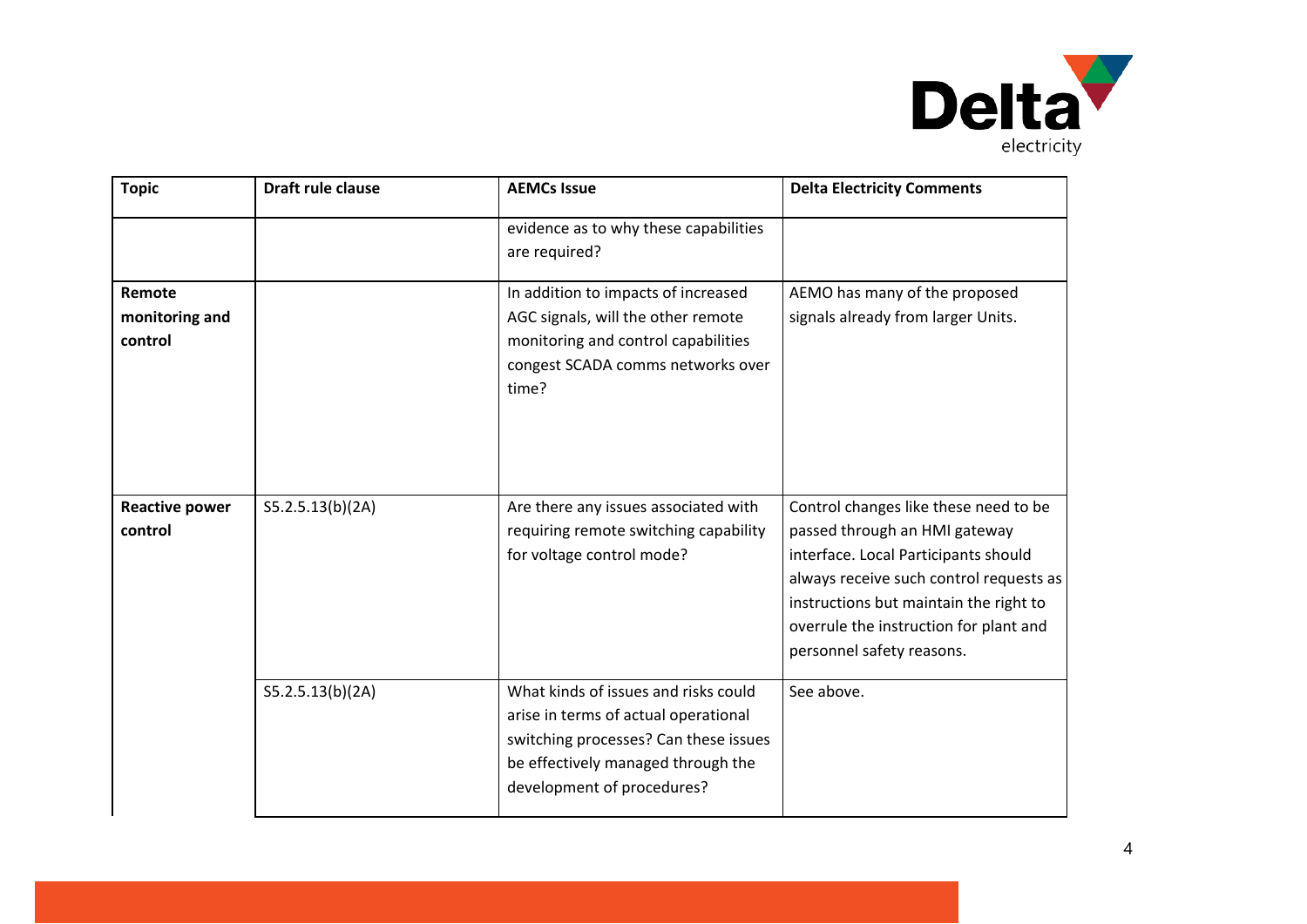

| <b>Topic</b>                        | Draft rule clause                         | <b>AEMCs Issue</b>                                                                                                                            | <b>Delta Electricity Comments</b>                                                                                                                                                                                                                                                                                              |
|-------------------------------------|-------------------------------------------|-----------------------------------------------------------------------------------------------------------------------------------------------|--------------------------------------------------------------------------------------------------------------------------------------------------------------------------------------------------------------------------------------------------------------------------------------------------------------------------------|
|                                     | S5.2.5.13(c1) and (d)(3)3                 | What are the appropriate control<br>settings for the performance<br>requirements for operating in power<br>factor and reactive control modes? | The existing AVRs of most of the<br>existing large NEM Units have not been<br>required to have this form of control.<br>As with other comments in this<br>submission, the standards are trending<br>toward more complexity which brings<br>with it more interpretational difficulties<br>and expense in designing and testing. |
| <b>Reactive current</b><br>response | S5.2.5.5(c)(3)                            | Is a 2% magnitude of response in the<br>minimum access standard practical?                                                                    | No comment.                                                                                                                                                                                                                                                                                                                    |
|                                     | S5.2.5.5(i)(4)                            | What are the appropriate ride<br>through threshold ranges?                                                                                    | No comment.                                                                                                                                                                                                                                                                                                                    |
|                                     | $S5.2.5.5(i)(1)$ and (c)(3) and<br>(b)(3) | On the occurrence of a fault, what is<br>the appropriate limit on consumption<br>of active power and reactive power?                          | As with other comments in this<br>submission, the standards are trending<br>toward more complexity which brings                                                                                                                                                                                                                |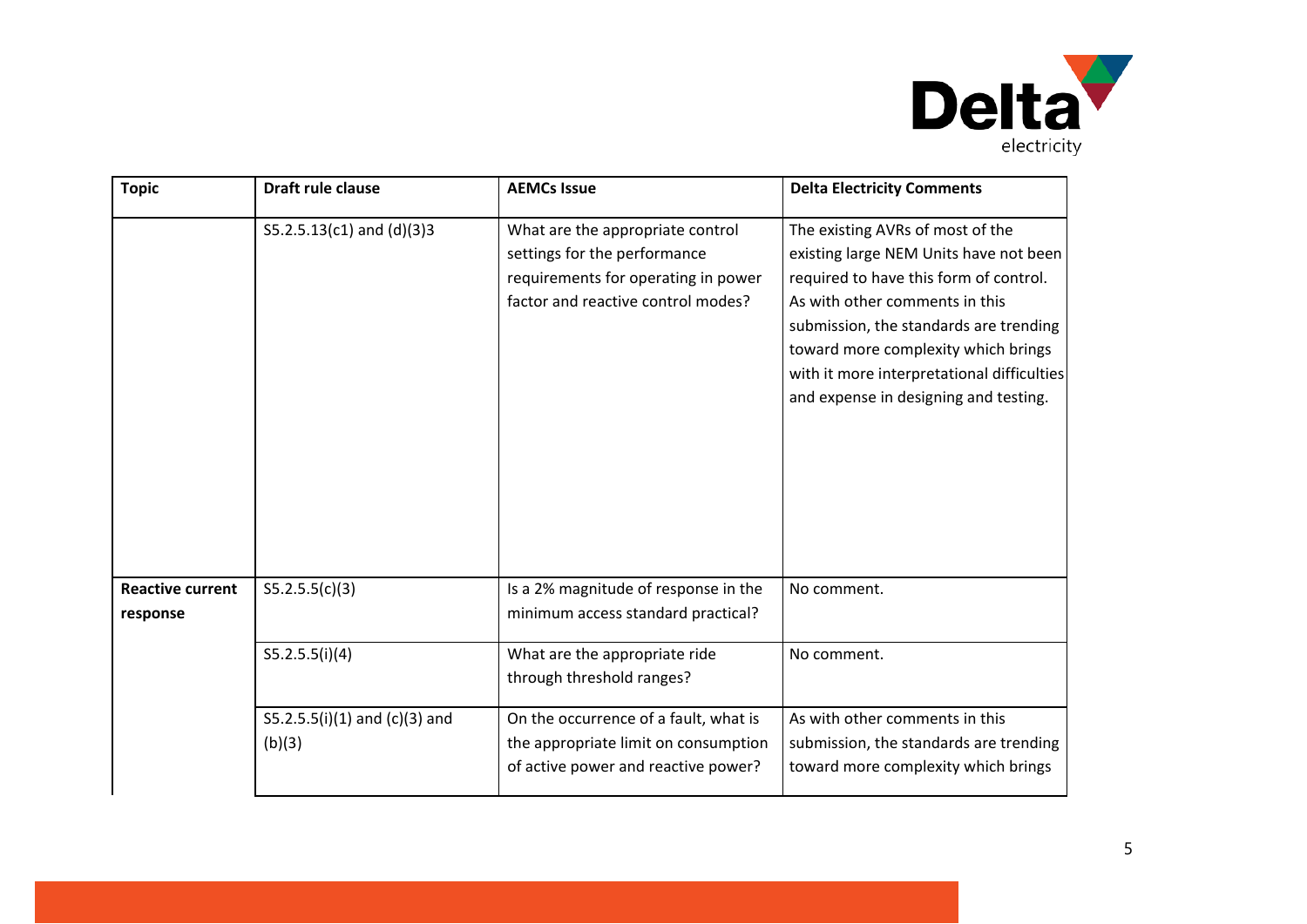

| <b>Topic</b> | Draft rule clause | <b>AEMCs Issue</b>                                                                                                                                                                        | <b>Delta Electricity Comments</b>                                                                                                                                                                                                                                                                                                                                                                                                                                                                      |
|--------------|-------------------|-------------------------------------------------------------------------------------------------------------------------------------------------------------------------------------------|--------------------------------------------------------------------------------------------------------------------------------------------------------------------------------------------------------------------------------------------------------------------------------------------------------------------------------------------------------------------------------------------------------------------------------------------------------------------------------------------------------|
|              |                   |                                                                                                                                                                                           | with it more interpretational difficulties<br>and expense in designing and testing.                                                                                                                                                                                                                                                                                                                                                                                                                    |
|              | S5.2.5.5(i)(6)    | Are there physical limits that apply to<br>the capability of generators to<br>maintain total current at a given level<br>on a fault at all times?                                         | These technical questions should be<br>researched and answered by technical<br>design experts. Generally, Delta<br>Electricity is not supportive of design<br>requirements that have not been<br>included in original design contract<br>specifications of all impacted<br>equipment. Many changes in the<br>technical standards are difficult in<br>application on an altered Unit because<br>an alteration is usually only changing<br>one item of equipment and not the<br>whole generating system. |
|              | S5.2.5.5          | Do the requirements for<br>asynchronous units established under<br>S5.2.5.5 create barriers to the<br>connection of type 3 wind generators,<br>or other doubly fed induction<br>machines? | No comment.                                                                                                                                                                                                                                                                                                                                                                                                                                                                                            |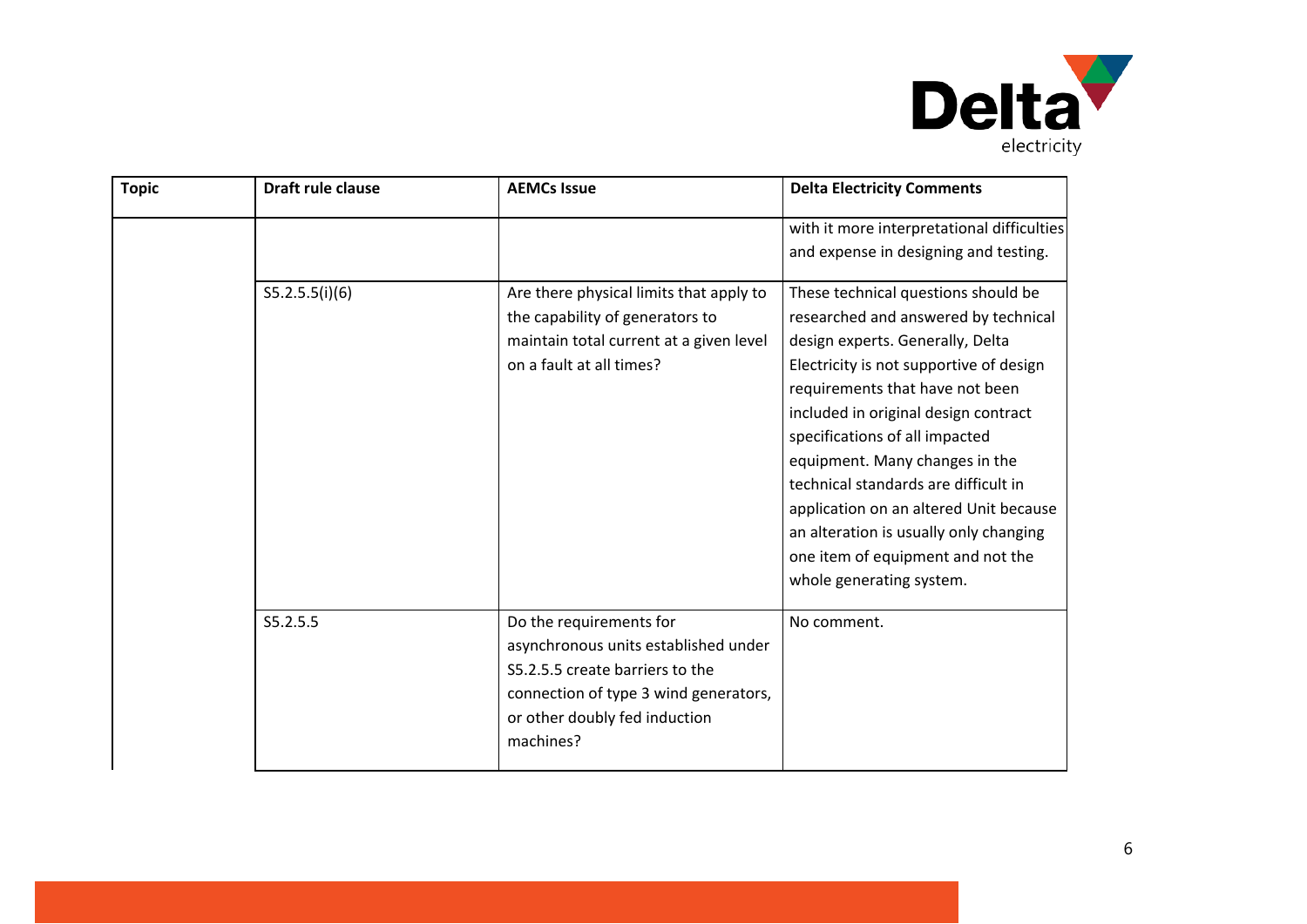

| <b>Topic</b>                                    | Draft rule clause        | <b>AEMCs Issue</b>                                                                                                                                                                                                                                                                    | <b>Delta Electricity Comments</b>                                                                                                                                                                                                                                                                                                                                                                                                                                                                                                                                                                                                                                                                                                                |
|-------------------------------------------------|--------------------------|---------------------------------------------------------------------------------------------------------------------------------------------------------------------------------------------------------------------------------------------------------------------------------------|--------------------------------------------------------------------------------------------------------------------------------------------------------------------------------------------------------------------------------------------------------------------------------------------------------------------------------------------------------------------------------------------------------------------------------------------------------------------------------------------------------------------------------------------------------------------------------------------------------------------------------------------------------------------------------------------------------------------------------------------------|
|                                                 | $S5.2.5.5(c)(3)$ and (4) | Is the proposed 2 second inverter ride<br>through duration in the minimum<br>access standard appropriate?                                                                                                                                                                             | No comment.                                                                                                                                                                                                                                                                                                                                                                                                                                                                                                                                                                                                                                                                                                                                      |
| <b>Continuous</b><br>uninterrupted<br>operation | Definition               | What is the appropriate definition of<br>CUO? Is the definition proposed in the<br>draft rule specific enough, or too<br>specific? Does it impact on the ability<br>of generators to meet other aspects<br>of the access standards? How else<br>might this definition be constructed? | CUO should make allowances for minor<br>loss (not Unit trip) of output that are<br>reasonably likely. For example, a coal-<br>fired Unit has the reasonable likelihood<br>of experiencing a coal feeder/mill<br>interruption at any time. Hence why<br>each Unit relies on multiple feeders<br>and multiple mills. Under the<br>definition, it could be implied that<br>small MW reductions such as the loss<br>of a mill occurring at the same time as<br>some system event will result in a Unit<br>being non-compliant because of the<br>definition.<br>Reasonable contingencies should be<br>expected and planned for by NEM<br>processes not unrealistically expected<br>to be eliminated because of words in a<br>definition in the Rules. |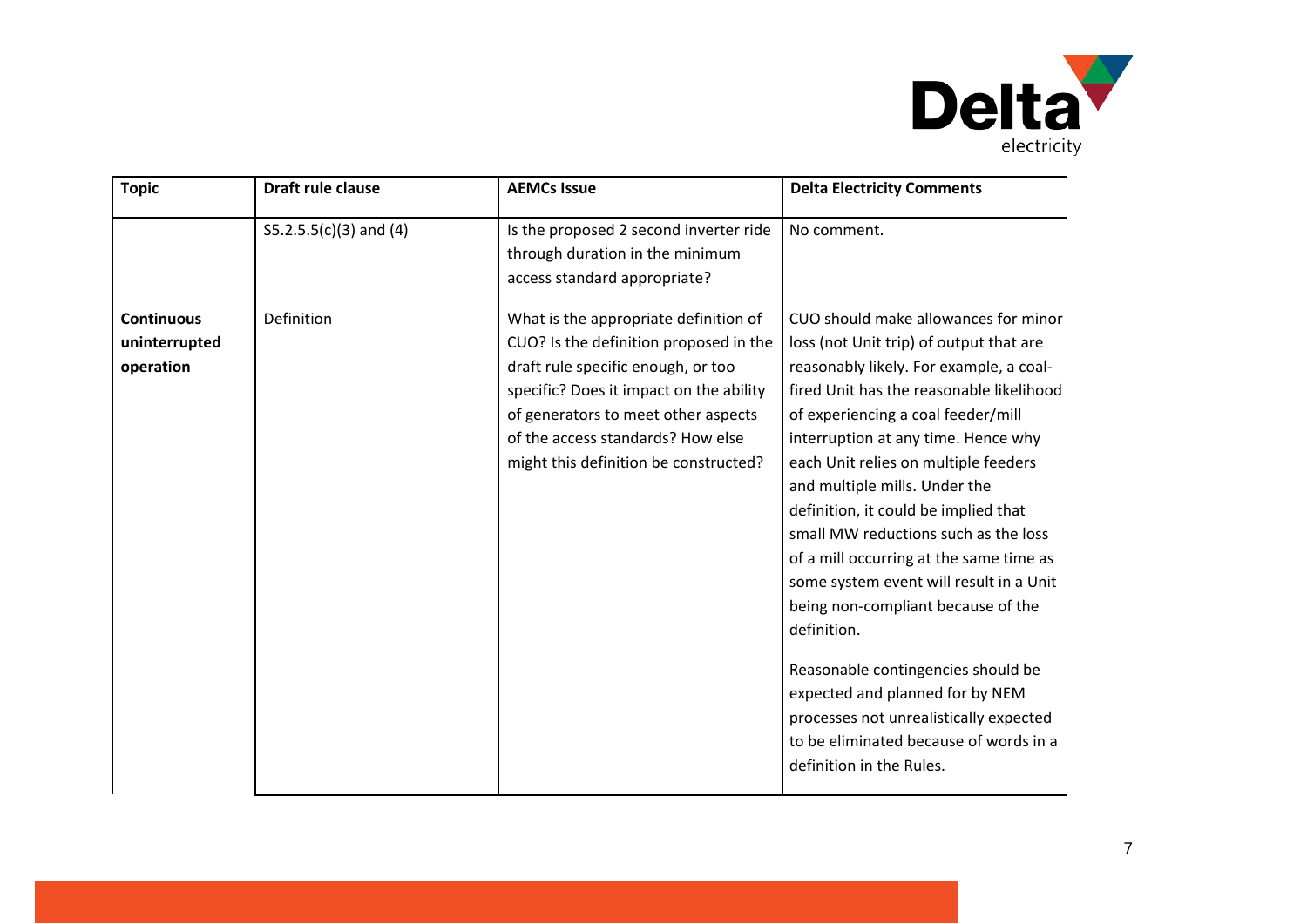

| <b>Topic</b>    | Draft rule clause | <b>AEMCs Issue</b>                                                                                                                                                                                                                                                                                                                                                                                                               | <b>Delta Electricity Comments</b> |
|-----------------|-------------------|----------------------------------------------------------------------------------------------------------------------------------------------------------------------------------------------------------------------------------------------------------------------------------------------------------------------------------------------------------------------------------------------------------------------------------|-----------------------------------|
|                 | S5.2.5.3(c)       | Will CCGT generating systems have<br>the capability to withstand RoCoF<br>levels as proposed in the minimum<br>access standard?                                                                                                                                                                                                                                                                                                  | No comment.                       |
| System strength | Nil               | Can stakeholders provide any further<br>information about potential avoided<br>costs for TNSPs and future connecting<br>generators, if the system strength<br>access standard were implemented?<br>This could include case studies from<br>specific parts in the network where<br>material investment is likely to be<br>required (e.g. in synchronous<br>condensers) due to sub-optimal<br>system strength withstand capability | No comment.                       |